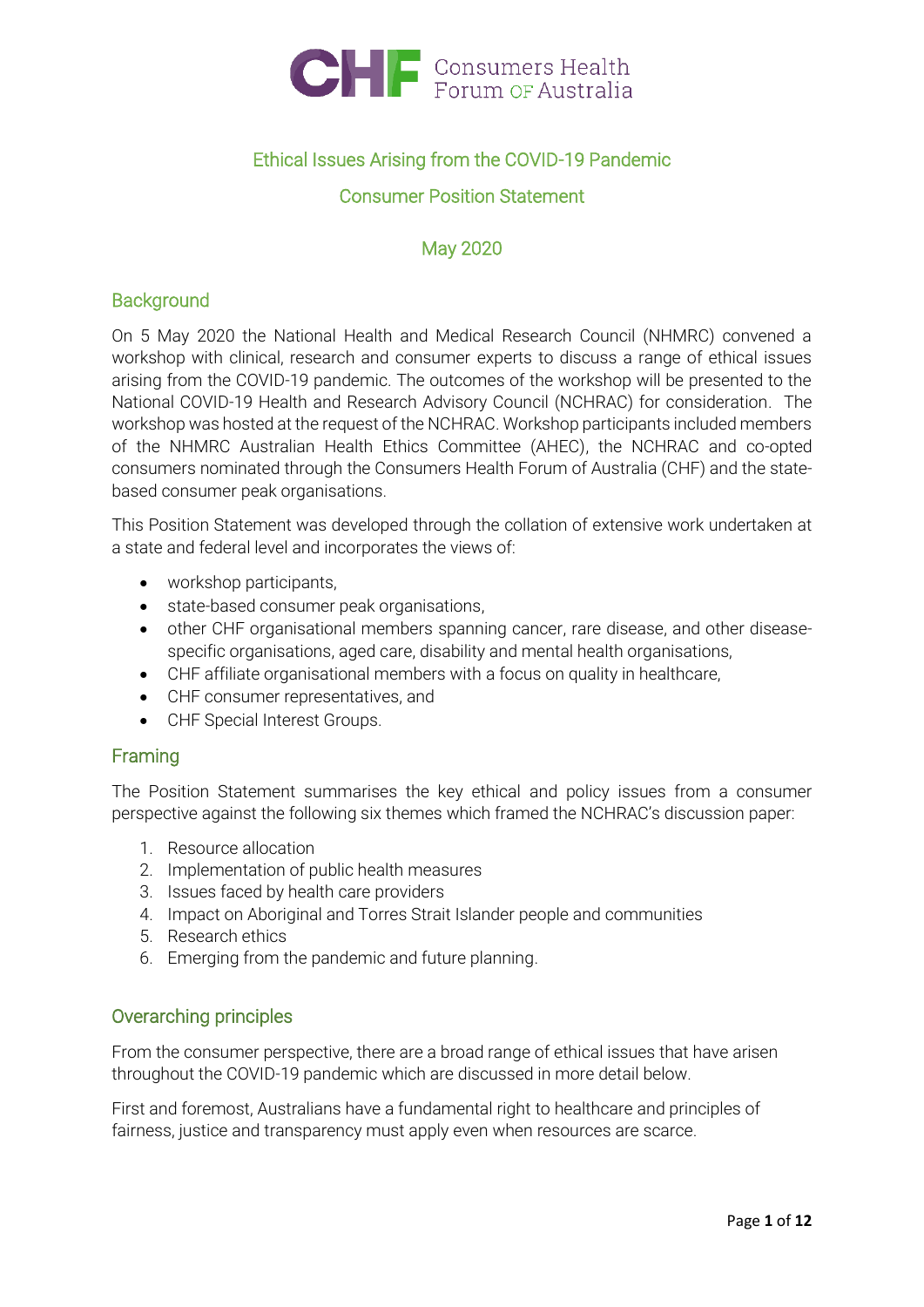The principles should be used to inform decisions across all these issues and are themed around an ethical decision-making process and a broader economic and social pathway to recovery:

### *Ethical decision-making process*

- The community's views are a critical ingredient into the development of an ethical decision-making framework that the community will value and trust. Public cooperation and compliance are a function of social licence: communities not only understanding what needs to be done, but why.
- Decisions about whether care is provided and in what form must be informed by the preferences of patients as well as clinical judgement. Shared decision-making practices between a treating team and patient (patients as partners in care) should be standard practice. Patients should be actively involved in decisions about their treatment and care to the extent they wish to be, and they should be supported to do so.
- Decisions based on factors such as age or disability should not be determining factors in the allocation of resources.

## *Pathway to recovery*

- The health and welfare of individuals and the community should be valued over the economy as decisions are made on how to navigate through the COVID-19 pandemic.
- Every effort should be made to reduce existing inequalities through the response to COVID-19 as the impacts of public health restrictions are inequitably distributed and place the greatest burden on those who have the greatest need of social and structural supports.
- Consumers, through their lived experience and contribution to discussion, must be partners and co-designers at all stages of decision-making and involved in the ongoing governance of the pandemic response and recovery plan. The meaningful involvement of diverse voices is vital including people living in rural and remote areas, people with disabilities, First Peoples, people with limited access to digital technology and people from culturally and linguistically diverse backgrounds.

## Issues and Next Steps

#### *Theme 1: Resource allocation*

| Topic                 | <b>Issue</b>                                                                                                                                                                                                                                                                                                                                                                                                                                                                                                     |
|-----------------------|------------------------------------------------------------------------------------------------------------------------------------------------------------------------------------------------------------------------------------------------------------------------------------------------------------------------------------------------------------------------------------------------------------------------------------------------------------------------------------------------------------------|
| Resource<br>Rationing | Efforts should be made to ensure enough personal protective equipment<br>(PPE), intensive care unit (ICU) beds and respiratory equipment are<br>available to all Australians requiring such support, throughout all stages of<br>the pandemic. Should resource constraints arise, rationing should not be<br>determined on a purely utilitarian basis. Allocation based on survivability<br>and notional life expectancy only will disadvantage those with<br>comorbidities or shortened longevity expectations. |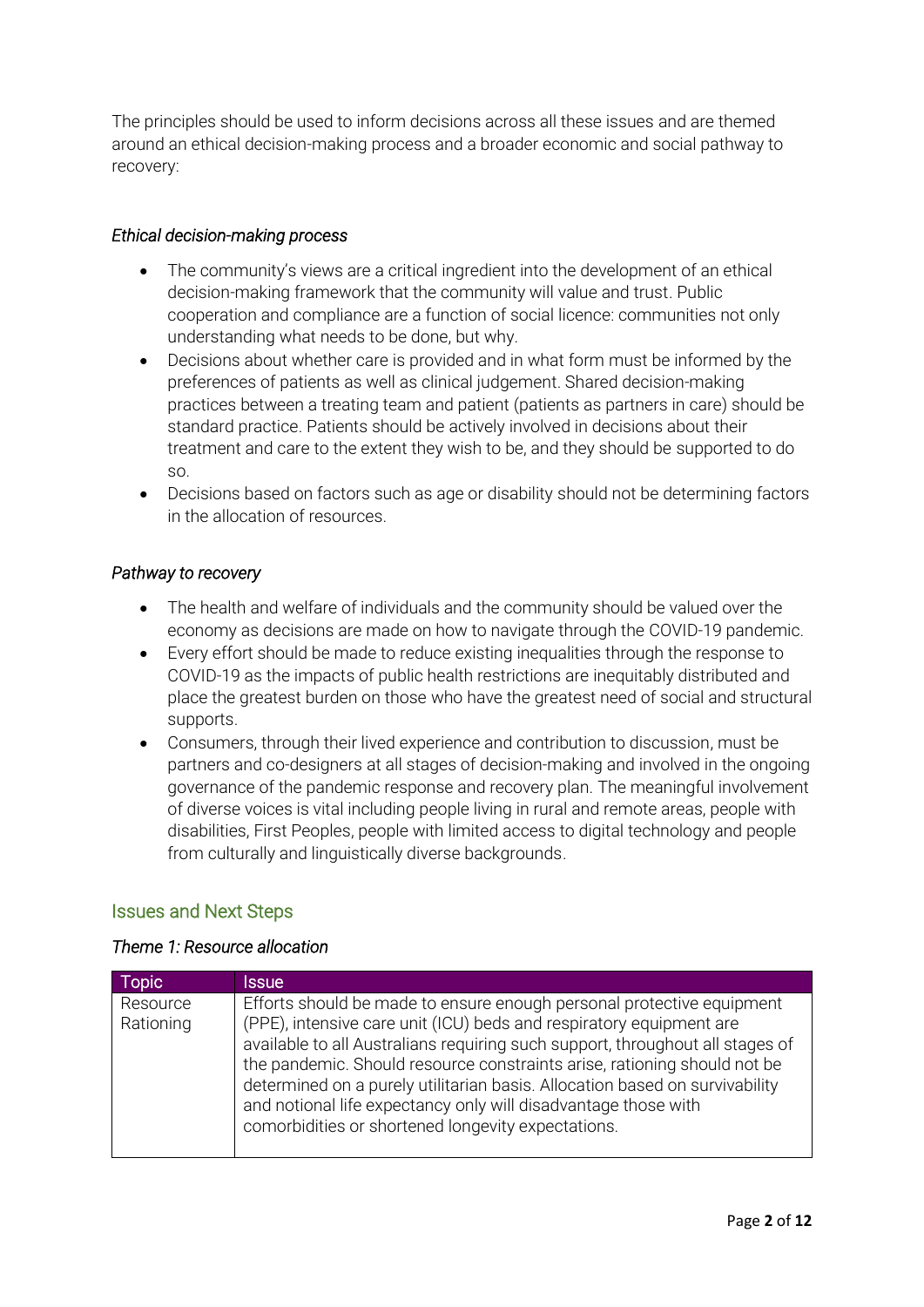|                            | Allocating resources is highly value laden. For health consumers, above all,<br>the process must be a fair and visible to those affected. A fair process for<br>all health consumers includes the following attributes: inclusivity; fairness;<br>reasonableness; accountability; responsiveness; and transparency.                                                                                                                                                                                                                                                                                                                                                                                                                                                                                                      |
|----------------------------|--------------------------------------------------------------------------------------------------------------------------------------------------------------------------------------------------------------------------------------------------------------------------------------------------------------------------------------------------------------------------------------------------------------------------------------------------------------------------------------------------------------------------------------------------------------------------------------------------------------------------------------------------------------------------------------------------------------------------------------------------------------------------------------------------------------------------|
|                            | The issue is broader than who gets to live and die in ICU. It is system wide<br>and includes issues such as, but not limited to, access to PPE and equity of<br>access to emergency, acute, palliative, and ongoing community care<br>including for non-COVID patients. Consideration will need to be given to<br>how access to emerging treatments and a vaccine, should one become<br>available, occurs. If supply is staged and whole of population vaccination<br>is not possible in the first instance, access should not be left to the market.<br>A transparent plan based on key access criteria should govern decision-<br>making.                                                                                                                                                                              |
| Logistical<br>issues       | Logistical issues need to be addressed to ensure equitable distribution of<br>and access to resources such as PPE and medicines, especially for<br>vulnerable or disadvantaged consumers. Even when national supplies are<br>available there will be localised supply issues, particularly in rural and<br>remote areas. Equitable pricing that is not affected by remoteness is<br>preferred in these critical times.                                                                                                                                                                                                                                                                                                                                                                                                   |
| Bias and<br>discrimination | Age, disability, cultural diversity or other characteristics should not be used<br>to determine if resources are allocated $-$ the focus should be on health<br>status and health need. Conscious or unconscious bias need to be<br>acknowledged and addressed by having decision-making focussed on<br>individual health status and health need. For less common diseases, the<br>role that families and carers play in the daily management of disease<br>should be acknowledged and providers should work with their knowledge:<br>this can facilitate more responsive and appropriate services.                                                                                                                                                                                                                      |
| Residential<br>aged care   | Specific consideration needs to be given to the treatment decisions of<br>people with COVID-19 infections living in residential aged care facilities to<br>optimise health outcomes, including:<br>How it is determined if aged care patients should be transferred to<br>hospital?<br>• Consideration of access to palliative care<br>Are systems in place to support residents to make advanced care<br>directives, including those under guardianship? Ideally these are in<br>place on admission and not as a result of a crisis such as a<br>pandemic?<br>Where advanced care directives are in place, are they being<br>followed?<br>Early communication with families and carers about the processes<br>and procedures that will affect them during a pandemic, including<br>their involvement in care decisions. |
| Usual care                 | The pandemic has caused significant concern for many people affected by<br>chronic and/or terminal illnesses. Many may be at increased risk of<br>infection, and for some with conditions such as cancer, at risk of both a<br>more severe infection as well as disease course if infected. Ensuring<br>access to usual care and the continued delivery of optimum care pathways<br>for consumers with these conditions must continue throughout the<br>pandemic.                                                                                                                                                                                                                                                                                                                                                        |
| Palliative care            | Access to palliative care must not be forgotten about in times of resource<br>constraint. Palliative care needs an increase in resourcing including                                                                                                                                                                                                                                                                                                                                                                                                                                                                                                                                                                                                                                                                      |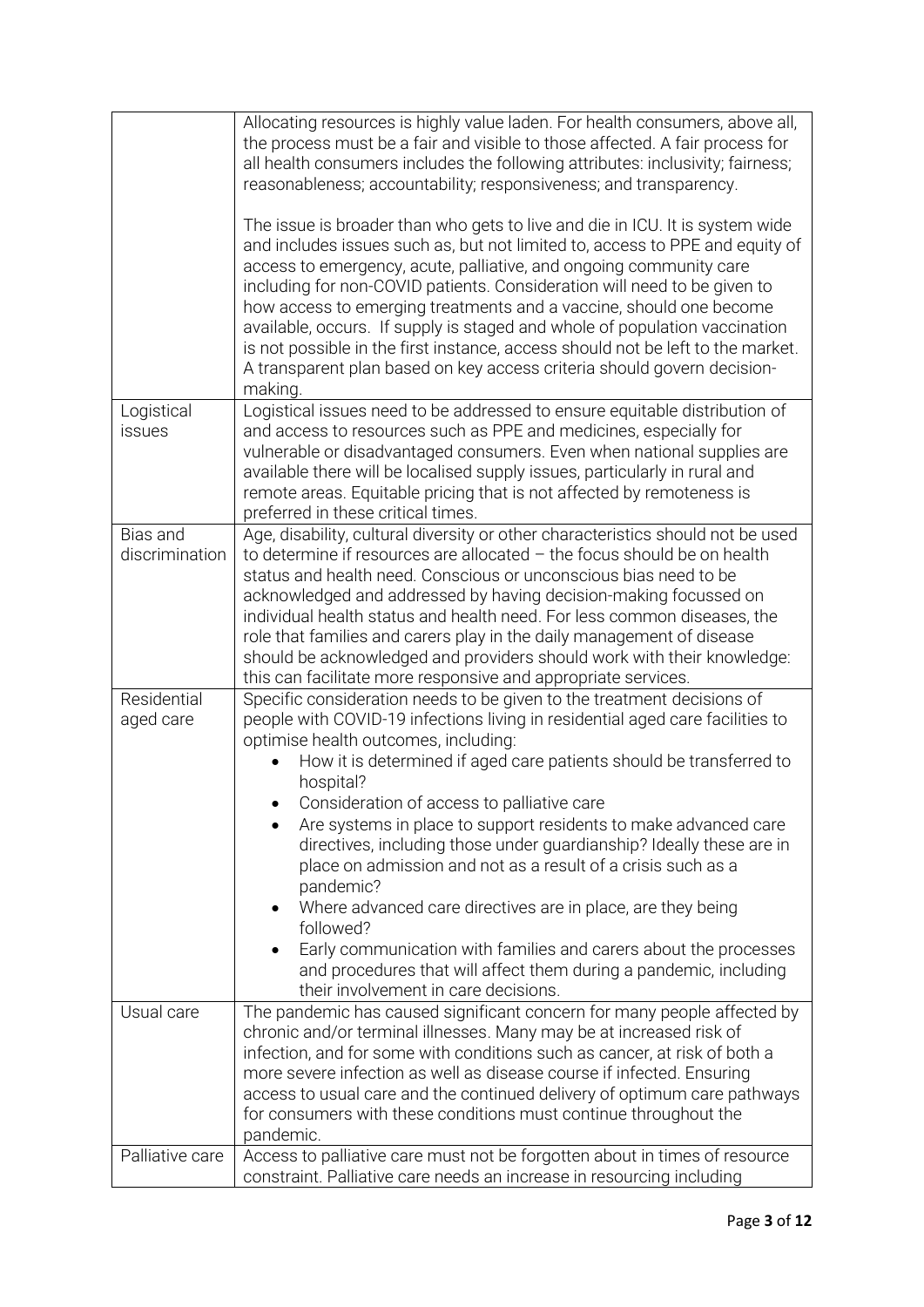|                                                            | specialist palliative care and better support for case conferencing with<br>families and loved ones when the decision has been taken to provide<br>palliative care rather than active treatment. Advanced care directives must<br>be respected, and end of life discussions must be done in an ethical and<br>culturally safe way.                                                                                                                                                                                                                                                                                                                                                                                                                                                                                                                                                                                                                                                                                                                                                                            |
|------------------------------------------------------------|---------------------------------------------------------------------------------------------------------------------------------------------------------------------------------------------------------------------------------------------------------------------------------------------------------------------------------------------------------------------------------------------------------------------------------------------------------------------------------------------------------------------------------------------------------------------------------------------------------------------------------------------------------------------------------------------------------------------------------------------------------------------------------------------------------------------------------------------------------------------------------------------------------------------------------------------------------------------------------------------------------------------------------------------------------------------------------------------------------------|
| Mental health<br>and related<br>services                   | Significant resources will need to be invested into mental health and<br>related supports including welfare, mental health services, and drug and<br>alcohol services. We are already seeing reports of deteriorating mental<br>health across the community, rising alcohol consumption and disturbing<br>increases in disclosures of family violence or child safe issues, and the<br>resulting increase in demand for these services. Leading mental health<br>services providers report that young people will be disproportionately<br>impacted by the pandemic yet the number experiencing mental illness and<br>mental ill-health presenting to mental health services for care and<br>treatment has declined substantially during the pandemic. A further<br>reason for low mental health service use by young people is that services<br>are not always tailored for young consumers. Providing a voice to young<br>people will ensure that services are relevant and young people are not<br>disproportionately impacted by COVID-19.                                                                |
| <b>Topic</b>                                               | Next step                                                                                                                                                                                                                                                                                                                                                                                                                                                                                                                                                                                                                                                                                                                                                                                                                                                                                                                                                                                                                                                                                                     |
| National<br>framework<br>for ethical<br>decision<br>making | The development of a national framework for ethical decision-making for<br>policy and practice consistency and transparency is urgently required for<br>application in a second COVID-19 wave as well as incorporation as<br>annexes into revised national pandemic plans. Such a framework should<br>be guided by the outputs and principles expressed in recent forums (e.g.<br>Qld Clinical Senate, Health Issues Centre (HIC) Forum), as well as<br>international best practice such as the UN Emergency Response<br>Framework. Co-design with consumers and the community is critical to<br>ensure their views shape the framework and they can trust how it is<br>applied. Where they don't exist, the development and use of critical care<br>guidelines to inform Australian hospitals and clinicians during the<br>pandemic is essential. The impact on chronic disease management needs<br>to be factored into resource decision-making and prioritised. As the peak<br>of COVID-19 cases passed (or does not occur), the risk to long-term health<br>may be greater than the risk of the pandemic. |
| Advanced<br>care<br>directives                             | Efforts to increase the uptake of advanced care directives across the board<br>should be taken as well as to ensure the introduction or updating of<br>advanced care directives with vulnerable populations without reinforcing<br>anxiety or risking coercion.<br>Undertake an audit of care received in residential aged care facilities and<br>identify how often people are receiving care in line with advanced care                                                                                                                                                                                                                                                                                                                                                                                                                                                                                                                                                                                                                                                                                     |
|                                                            | directives and to confirm systems are in place to support the preparation<br>of an advanced care directive.                                                                                                                                                                                                                                                                                                                                                                                                                                                                                                                                                                                                                                                                                                                                                                                                                                                                                                                                                                                                   |

# *Theme 2: Implementation of public health measures*

| Topic      | <i><b>Issue</b></i>                                                      |
|------------|--------------------------------------------------------------------------|
| Governance | There has been a lack of community input into the suite of public health |
|            | measures implemented to date, which have resulted in unintended          |
|            | consequences, particularly to vulnerable groups within our society.      |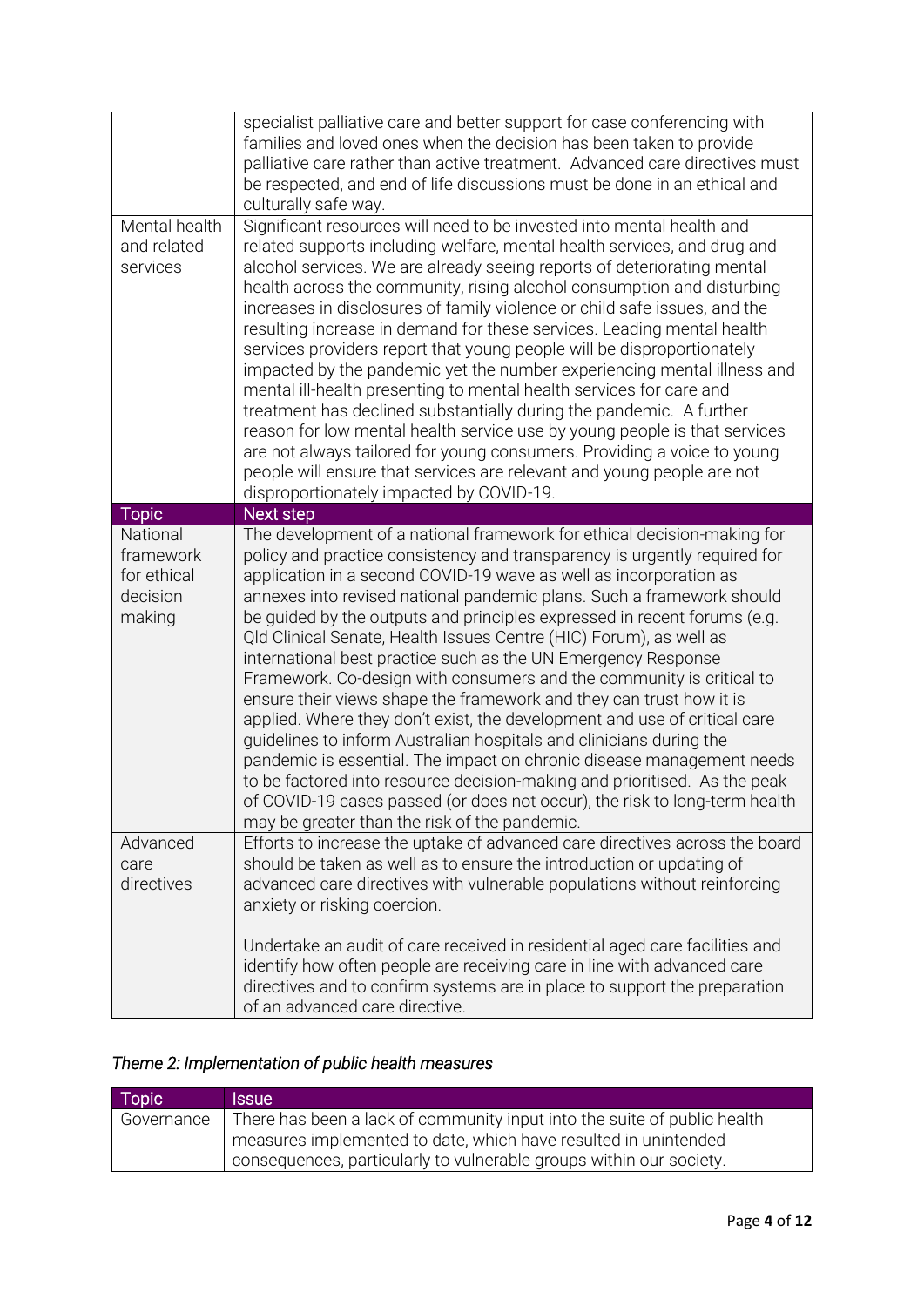|                                                                | Consumer input is a critical ingredient for successful and inclusive policy<br>design and implementation.                                                                                                                                                                                                                                                                                                                                                                                                                                                                                                                                                                                                                                                                                                       |
|----------------------------------------------------------------|-----------------------------------------------------------------------------------------------------------------------------------------------------------------------------------------------------------------------------------------------------------------------------------------------------------------------------------------------------------------------------------------------------------------------------------------------------------------------------------------------------------------------------------------------------------------------------------------------------------------------------------------------------------------------------------------------------------------------------------------------------------------------------------------------------------------|
| Design                                                         | Public health measures introduced during the pandemic that target<br>vulnerable groups, for example, housing or income support, need to be<br>maintained and strengthened to help reduce health, social and economic<br>inequalities.                                                                                                                                                                                                                                                                                                                                                                                                                                                                                                                                                                           |
| Isolation<br>and access<br>to care,<br>including<br>preventive | Physical distancing, while necessary, impacts on a) mental health, loneliness<br>and isolation; and b) access to usual health care, both of which risk poor<br>social and health outcomes and lead to heightened demand for services at a<br>later point.                                                                                                                                                                                                                                                                                                                                                                                                                                                                                                                                                       |
| services                                                       | The impact of COVID-19 on families and carers cannot be underestimated,<br>with restrictions in place exacerbating loneliness and isolation and mental<br>health challenges, especially for those supporting people with complex<br>needs and in end of life care.                                                                                                                                                                                                                                                                                                                                                                                                                                                                                                                                              |
|                                                                | There are real concerns and evidence that people with complex and chronic<br>conditions have had disruptions to their usual care and have experienced a<br>deterioration in their condition/s as a result. At risk communities also require<br>heightened prevention measures. Identification of this risk issue should be<br>referenced in localised business continuity plans. While telehealth bridges<br>some of the gaps and provides supplementary services, not all consumers<br>are computer literate. Poor or no access to the internet and the 'digital divide'<br>are associated equity and ethical issues. Telehealth is not appropriate in all<br>situations and the best interests and choices of the patient must be<br>considered in all decisions regarding whether telehealth should be used. |
| Health<br>literacy and<br>messaging                            | Poor public health messaging during the pandemic has created a level of<br>community fearfulness which has deterred people from seeking care and/or<br>maintaining their health, evidenced by the drop in the number of routine<br>pathology tests and GP visits. Inconsistency in messaging is also a concern,<br>with some consumers avoiding regular care due to perceived risk or not<br>wanting to be a burden on the system. Consumers should be involved in the<br>development of messaging including information in other languages.                                                                                                                                                                                                                                                                    |
|                                                                | More nuanced public health messaging is required to complement the<br>universal pandemic safe practices messages. These should remind people<br>that health maintenance and self-care during the pandemic is equally as<br>important as social distancing and hygiene. They should be delivered in<br>appropriate settings such as workplaces, general practice and other health<br>care settings, and schools, and with varying levels of health literacy and<br>patient activation taken into account.                                                                                                                                                                                                                                                                                                        |
|                                                                | Attention must be paid to people with complex communication needs,<br>including those who communicate in ways other than speech and have<br>limited capacity to make decisions about their healthcare. This includes<br>people who are especially vulnerable such as those with intellectual<br>disabilities, aphasia from a stroke or head injury where patients' ethical<br>rights and potentially legal issues can arise in relation to medical decision-<br>making if the provision of appropriate aided and unaided communication<br>tools has not occurred.                                                                                                                                                                                                                                               |
| Balancing<br>public                                            | Tracing and tracking using technology (e.g. via the COVIDSafe app) has the<br>potential to negatively impact individual privacy and human rights. Creating                                                                                                                                                                                                                                                                                                                                                                                                                                                                                                                                                                                                                                                      |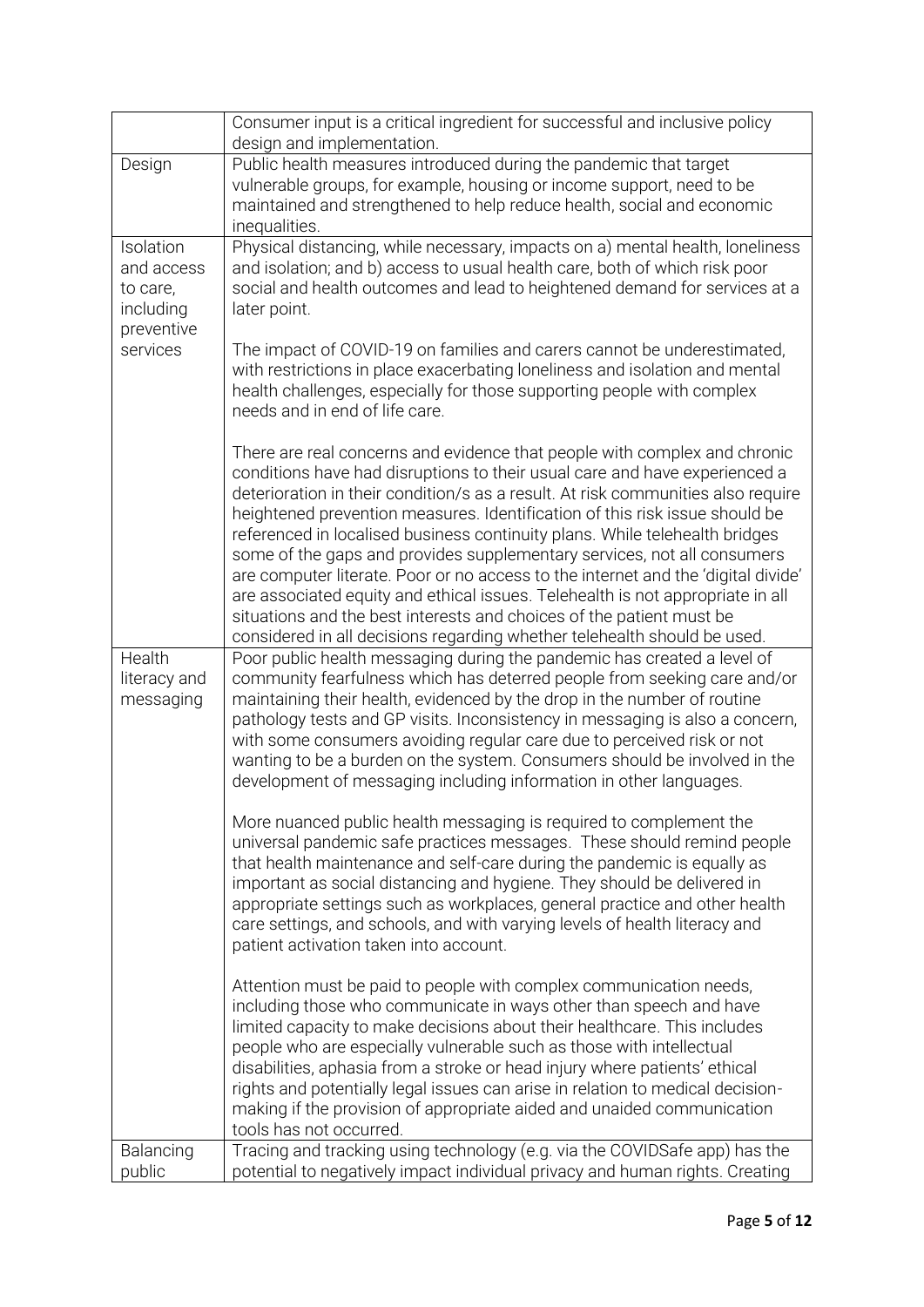| health and<br>privacy<br>rights           | a sense of a 'social contract' with the community where public health is<br>valued and balanced with assurances of privacy protection is critical,<br>particularly in an environment where there is typically low trust in<br>governments and institutions. This also applies to the use of apps for mental<br>health and wellness that can also contain private information.                                                                                                                                                                                                                                                                                                                                                                                                                             |
|-------------------------------------------|-----------------------------------------------------------------------------------------------------------------------------------------------------------------------------------------------------------------------------------------------------------------------------------------------------------------------------------------------------------------------------------------------------------------------------------------------------------------------------------------------------------------------------------------------------------------------------------------------------------------------------------------------------------------------------------------------------------------------------------------------------------------------------------------------------------|
| <b>Topic</b>                              | <b>Next step</b>                                                                                                                                                                                                                                                                                                                                                                                                                                                                                                                                                                                                                                                                                                                                                                                          |
| Mental<br>health and<br>social<br>support | A robust service investment is needed for populations which have seen the<br>greatest equity impacts from the pandemic. This should include mental<br>health and social support services (e.g. family and domestic violence<br>services, community legal centres) in the context of the Australian<br>Government's response to the Productivity Commission Inquiry into Mental<br>Health and the Victorian Royal Commission into Mental Health. There is an<br>urgent need to build the capacity of the system to provide assertive<br>outreach, through mobile home and community care teams and other<br>alternatives to inpatient facilities such as Hospital in the Home. Effective<br>modelling and ongoing data monitoring and research must be a central part<br>of a mental health response plan. |
| Social<br>prescribing                     | There is scope to innovate, learning from leading practice in the United<br>Kingdom, Canada and New Zealand, including through the roll out of a<br>national social prescribing program.                                                                                                                                                                                                                                                                                                                                                                                                                                                                                                                                                                                                                  |
| Coordinated,<br>consistent<br>messaging   | Coordination and development of all public health messaging across levels<br>of government in collaboration with consumers and the community.<br>Increasing government support for consumer-driven campaigns through<br>existing community and health advocacy groups and profession-led<br>campaigns such as the RACGP #expertadvicematters initiative.                                                                                                                                                                                                                                                                                                                                                                                                                                                  |
| Telehealth                                | Further research into the patient experience of telehealth to better<br>understand its value and utility to individuals and flow-on effects on the<br>system is required e.g. anecdotal evidence suggests that attendance at<br>outpatient clinics has improved with reduced 'do not attends'.<br>Retain, extend and continue to promote telehealth as a vital adjunct to face-<br>to-face service delivery in primary, hospital, specialist and other care settings<br>by GPs, pharmacists, specialists, allied health and other service providers.<br>Invest in telehealth equipment and infrastructure to support a long-term                                                                                                                                                                          |
|                                           | sustainable model.                                                                                                                                                                                                                                                                                                                                                                                                                                                                                                                                                                                                                                                                                                                                                                                        |

# *Theme 3: Issues faced by health care providers*

| Topic                                            | <b>Issue</b>                                                                                                                                                                                                                                                                                                                                                                                                                                                                  |
|--------------------------------------------------|-------------------------------------------------------------------------------------------------------------------------------------------------------------------------------------------------------------------------------------------------------------------------------------------------------------------------------------------------------------------------------------------------------------------------------------------------------------------------------|
| Access to<br><b>PPE</b>                          | Insufficient access to all forms of PPE required to enable health<br>professionals to undertake regular procedures has flow on effects for<br>consumers' experience and quality of care, as well as putting health<br>professionals and their families at risk of infection. This includes access of<br>PPE for carers, disability services, NGO health and community services.<br>There is a need to ensure that all PPE is TGA approved and/or meets<br>required standards. |
| Mental<br>wellbeing of<br>health care<br>workers | The health and wellbeing of clinicians and health care workers is crucial to<br>their ability to deliver care. Moral distress for health professionals<br>implementing decisions made by others including hospital executives can be<br>an ethical challenge and patient safety matter as a result of burnout, anxiety<br>and fatigue. Consideration needs to be given to the impact of some health                                                                           |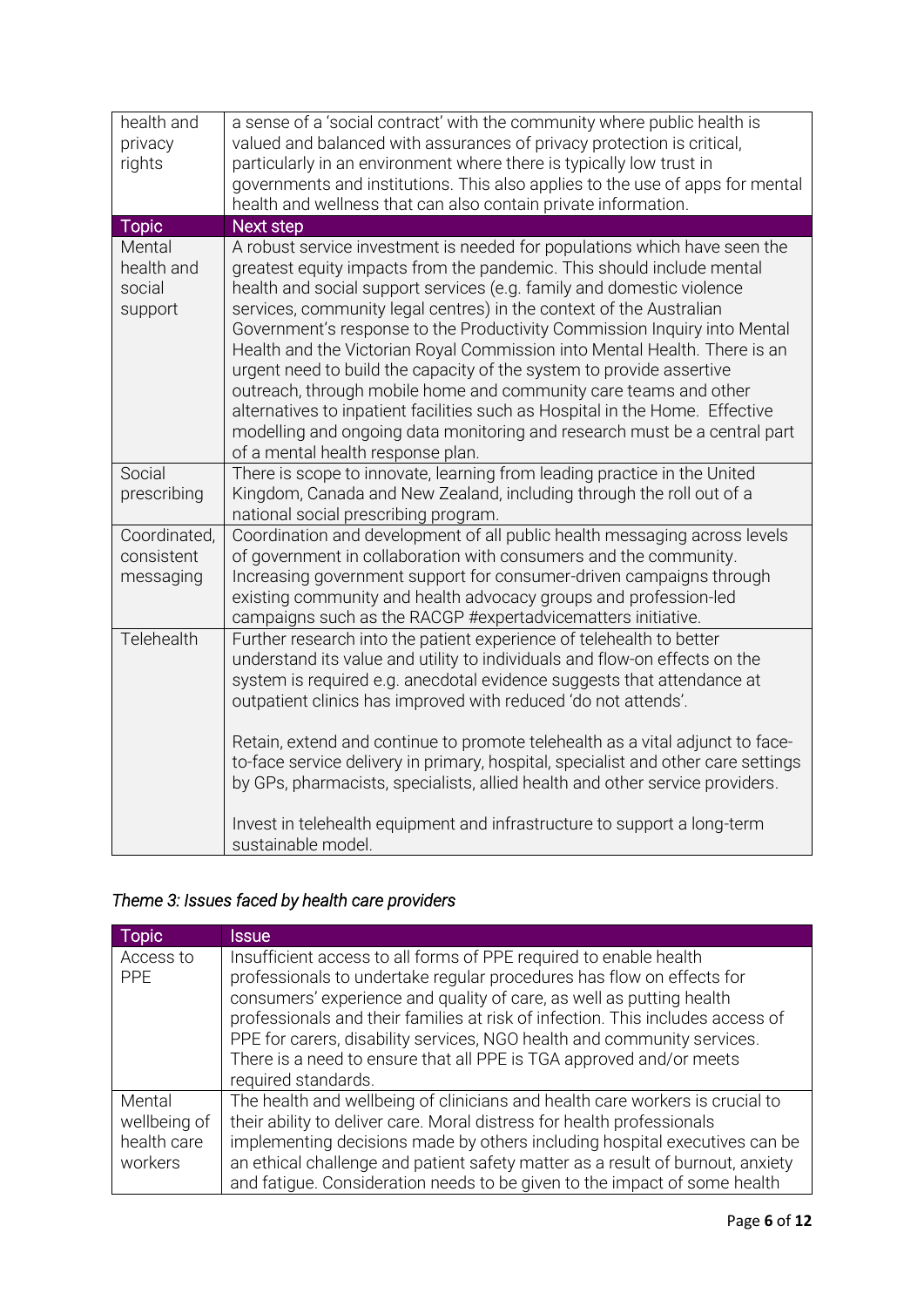|                                    | and care workers being pressured to attend work. Consideration needs to be<br>given to the distress experienced when clinicians and health care workers<br>are unable to provide normal care, including to non-COVID-19 patients. This<br>includes vicarious trauma and the need to provide therapeutic support for<br>front line health workers. Healthcare organisations should undertake surveys<br>of staff to assess their satisfaction with organisational and professional<br>support.                                                                                                                                                                          |
|------------------------------------|------------------------------------------------------------------------------------------------------------------------------------------------------------------------------------------------------------------------------------------------------------------------------------------------------------------------------------------------------------------------------------------------------------------------------------------------------------------------------------------------------------------------------------------------------------------------------------------------------------------------------------------------------------------------|
| Telehealth                         | Telehealth has changed the nature of clinical care delivery models and<br>presents a way of reducing the risk of infection for both health care workers<br>and consumers. While there are many benefits, we need to be aware of its<br>limitations and consider how it can be used to best effect. This includes<br>ensuring telehealth doesn't diminish both the choice available to consumers<br>on receiving health services or in the equity of access of health services.<br>Triage systems need to assess a consumer's ability to manage telehealth.<br>Support for consumers to feel comfortable and confident with telehealth is<br>also needed in some cases. |
| Health<br>professional<br>pipeline | Arrangements needed to support continuation of health professional training<br>and placements to ensure there are enough health workers available after<br>the pandemic and into the future.                                                                                                                                                                                                                                                                                                                                                                                                                                                                           |
| Topic                              | <b>Next step</b>                                                                                                                                                                                                                                                                                                                                                                                                                                                                                                                                                                                                                                                       |
| Mental<br>health<br>support        | Investment in mental health supports for clinicians and health care workers,<br>as well as looking at relief models to enable rural and remote clinicians to<br>work sustainably where there are limited or no other services. This will<br>require working with locum agencies about their pool of resources,<br>availability and areas covered.                                                                                                                                                                                                                                                                                                                      |
| PPE                                | Improve the supply chains and availability of PPE, including support for local<br>manufacture.                                                                                                                                                                                                                                                                                                                                                                                                                                                                                                                                                                         |
| Health<br><b>Services</b>          | Ensure that there is a balance of health services available to consumers to<br>suit their needs, and that telehealth doesn't diminish the choice of health<br>services available to consumers.                                                                                                                                                                                                                                                                                                                                                                                                                                                                         |
| Telehealth<br>training             | Training for health professionals in the use of telehealth, both to improve<br>digital literacy and identify techniques to best communicate with consumers<br>during phone and video consults and address issues of physical<br>examinations and assessments.                                                                                                                                                                                                                                                                                                                                                                                                          |

# *Theme 4: Impacts on Aboriginal and Torres Strait Islander peoples and communities*

| Topic          | <b>Issue</b>                                                                                                                                                                                                                    |
|----------------|---------------------------------------------------------------------------------------------------------------------------------------------------------------------------------------------------------------------------------|
| Equity         | We need to make sure people aren't left behind in a rapidly changing<br>situation and that we understand the level of need and what communities<br>require in order to have equitable outcomes. Specific initiatives, developed |
|                | by ATSI communities, need to be considered that will provide resources<br>to communities with unequal outcomes in a post-COVID environment                                                                                      |
|                | where funds are limited. These considerations could form part of an                                                                                                                                                             |
|                | Aboriginal Health Priorities Plan which is required for acute service                                                                                                                                                           |
|                | accreditation as well as in business continuity planning.                                                                                                                                                                       |
| Gaps in health | Social determinants of health are known to impact health outcomes.                                                                                                                                                              |
| outcomes       | Government policy and the practices of service providers need to ensure                                                                                                                                                         |
|                | that COVID-19 responses and care options do not further exacerbate                                                                                                                                                              |
|                | existing gaps in health outcomes or exacerbate further gaps in services.                                                                                                                                                        |
|                | Examples such as stable housing, internet access or the ability to provide                                                                                                                                                      |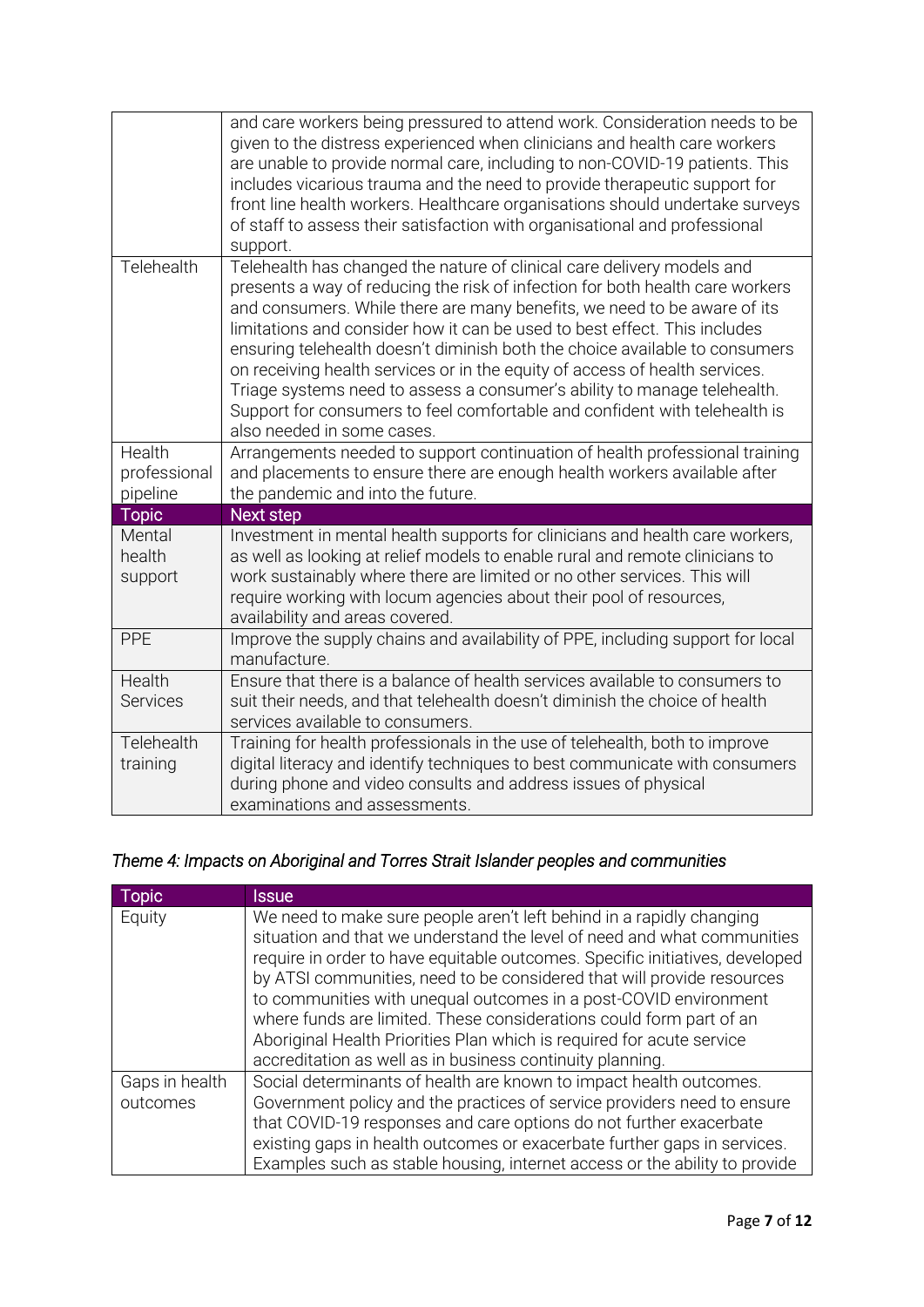|                                                  | home schooling, the ability to isolate or quarantine safely, all become<br>critical.                                                                                                                                                                                                                                                                                                                                                                                  |
|--------------------------------------------------|-----------------------------------------------------------------------------------------------------------------------------------------------------------------------------------------------------------------------------------------------------------------------------------------------------------------------------------------------------------------------------------------------------------------------------------------------------------------------|
| Trauma                                           | Actions that are developed in partnership with ATSI communities are<br>required to strengthen mental health and wellbeing both at an individual<br>level and within communities. There is a concern that the virus will<br>decimate whole communities and creates a shared trauma. This builds<br>on past trauma including historical feelings about past pandemics and<br>the significant impact which is connected to experiences of<br>marginalisation and racism. |
| Self-<br>determination<br>in decision-<br>making | Aboriginal and Torres Strait Islander people are often not included in<br>decision-making at the clinical, policy or population levels. The creation of<br>a 'voice' as described in the Uluru Statement would go some way to<br>addressing this. We need approaches that promote agency and don't add<br>to the stigma and racism that is already experienced.                                                                                                       |
| <b>Topic</b>                                     | Next step                                                                                                                                                                                                                                                                                                                                                                                                                                                             |
| Representation                                   | Decision-making and service delivery to be designed and led by local<br>communities and Aboriginal and Torres Strait Islander organisations.                                                                                                                                                                                                                                                                                                                          |
| Messaging                                        | Public health messaging must be developed in a culturally sensitive way,<br>using language and imaging that is meaningful to Aboriginal and Torres<br>Strait Islander people (and this also applies for presenting messages in<br>different languages for CALD communities).                                                                                                                                                                                          |
| Equity in<br>service delivery                    | Initiatives that reduce existing inequalities and discriminations in the<br>delivery of health services are encouraged including support that allows<br>ATSI to receive priority health services during the pandemic.                                                                                                                                                                                                                                                 |

# *Theme 5: Research ethics*

| <b>Topic</b>                                   | <b>Issue</b>                                                                                                                                                                                                                                                                                                                                                                                                                                                                |
|------------------------------------------------|-----------------------------------------------------------------------------------------------------------------------------------------------------------------------------------------------------------------------------------------------------------------------------------------------------------------------------------------------------------------------------------------------------------------------------------------------------------------------------|
| Vaccine and<br>treatment trials                | There are ethical and risk considerations involved in the search for a<br>vaccine and treatments for COVID-19, particularly when it appears that<br>there has been some relaxation of ethics and speeding up of trials in the<br>race for an outcome. Whilst support for fast tracking procedures exists,<br>public confidence in rigorous trials and informed consent by trial<br>participants are of paramount importance.                                                |
| Non-COVID<br>research and<br>knowledge<br>gaps | Consideration needs to be given to the impact of pausing other research<br>efforts and diverting research to focus on COVID-19. For consumers with<br>other conditions, continuing that research is at least as important as<br>finding a COVID-19 vaccine or treatment. Investment into COVID-19<br>should not compromise the ongoing research into, and delivery of,<br>optimal treatment and care for chronic health conditions and/or terminal<br>illnesses.            |
|                                                | Improved modelling and real-time data on mental health incidence rates<br>is required. Currently the lack of data on mental ill-health in Australia is<br>limiting the effectiveness of research informing the mental health<br>response to the pandemic.                                                                                                                                                                                                                   |
| Trial<br>participation                         | Due to the relative success of public health measures, the number of<br>patients eligible to participate in clinical trials will be limited. We may need<br>to think about other kinds of research or recruiting patients from other<br>places to track the long-term health impacts. Given COVID-19 is about all<br>of us, there is likely a whole group of citizens who are experiencing the<br>opportunity to be a research participant for the first time and what this |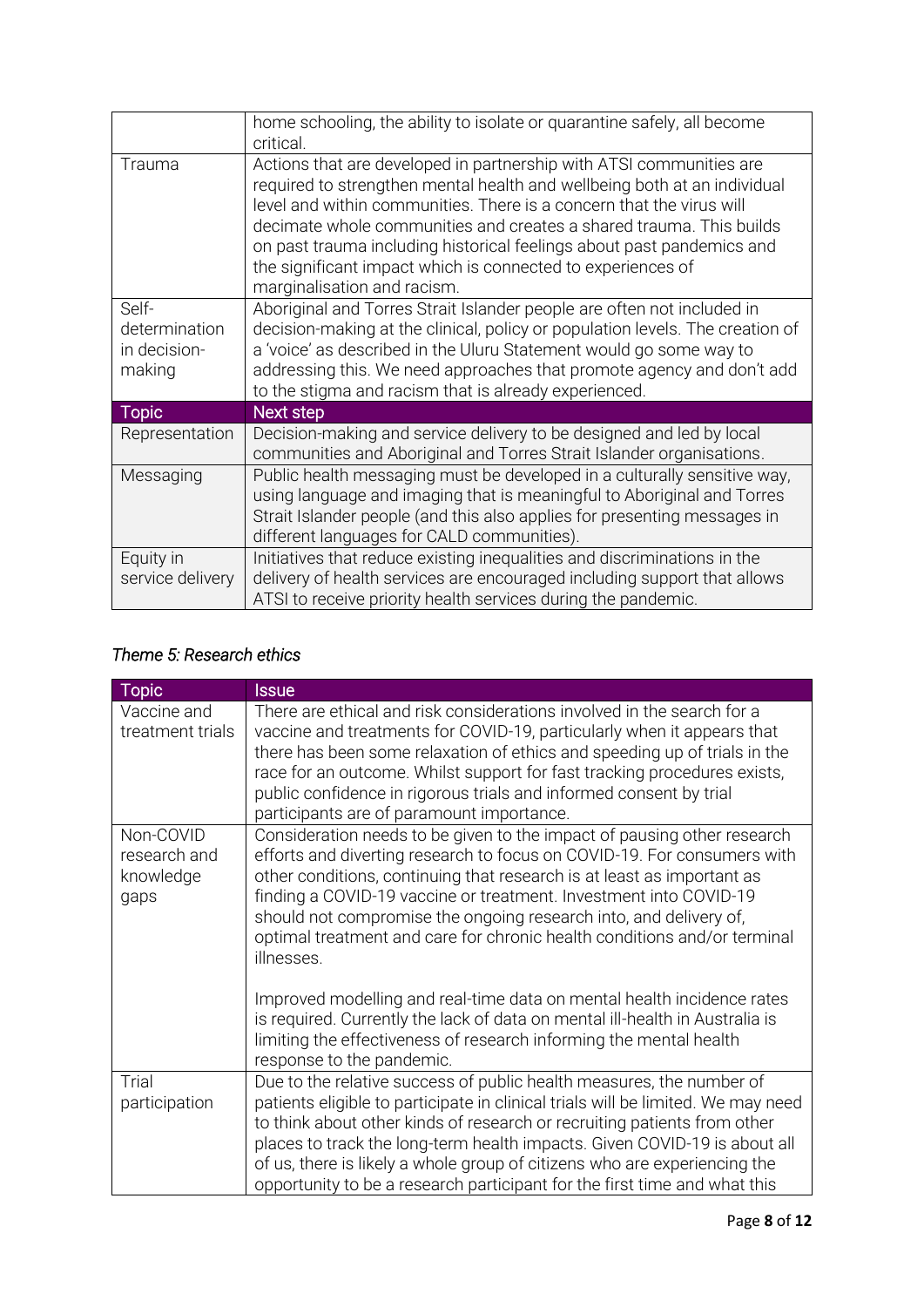|                                                                     | might mean for them. Given they may have heightened anxiety,<br>consideration may need to be given to how researchers go about this<br>research beyond the usual ethical quidance.                                                                                                                                                                                                                                                                                                                                                                                                                                                                                                                                                  |
|---------------------------------------------------------------------|-------------------------------------------------------------------------------------------------------------------------------------------------------------------------------------------------------------------------------------------------------------------------------------------------------------------------------------------------------------------------------------------------------------------------------------------------------------------------------------------------------------------------------------------------------------------------------------------------------------------------------------------------------------------------------------------------------------------------------------|
| <b>Topic</b>                                                        | Next step                                                                                                                                                                                                                                                                                                                                                                                                                                                                                                                                                                                                                                                                                                                           |
| COVID-19 trials<br>and evidence<br>communication<br>and translation | Develop clear guidelines for how COVID-19 trials can be conducted in the<br>current situation, balancing assurances of safety and quality with the<br>need to find a vaccine or treatment as soon as possible. Guidelines<br>should include information for consumers who may participate in trials<br>about any increased risks involved.<br>Inaccurate information and misleading statements about treatments for<br>COVID-19 should be widely corrected and rebutted to protect consumers.<br>The leading work of the National COVID Living Evidence Taskforce should<br>be widely promoted, including the dissemination of emerging evidence of<br>treatments and management in a manner suited to raising public<br>awareness. |
| Resuming<br>other research                                          | Undertake an assessment of the impact of restrictions on non-COVID<br>research projects and include consumers in conversations about<br>prioritising the resumption of research in other areas.                                                                                                                                                                                                                                                                                                                                                                                                                                                                                                                                     |

# *Theme 6: Emerging from the pandemic and future planning*

| Topic                                | <b>Issue</b>                                                                                                                                                                                                                                                                                                                                                                                                                                                                                                                                                                                                                                                                                                                |
|--------------------------------------|-----------------------------------------------------------------------------------------------------------------------------------------------------------------------------------------------------------------------------------------------------------------------------------------------------------------------------------------------------------------------------------------------------------------------------------------------------------------------------------------------------------------------------------------------------------------------------------------------------------------------------------------------------------------------------------------------------------------------------|
| Governance<br>and<br>planning        | Consumer engagement and input is a critical ingredient in the development<br>and monitoring of policies and initiatives required to navigate through both<br>the remainder of the pandemic and the post-pandemic environment. This<br>covers all initiatives relating to the current lockdown and includes future<br>measures relating to isolation, tracing and testing. The community voice has<br>not been included in all levels of government decision-making to-date across<br>these dimensions.                                                                                                                                                                                                                      |
| Health<br>system                     | The health response to the pandemic has highlighted the strengths and<br>weaknesses of our health and welfare systems. Key among these is the vital<br>role to be played by primary health care and the need to ensure that we have<br>a sustainable workforce (attention to issues such as supply, training pipeline,<br>clinical placements etc. is critical). Primary care needs to be considered in<br>business continuity planning. The pandemic has also disrupted screening<br>and pathways to early diagnosis. Fresh public health campaigns are required<br>to re-engage the community that it is safe and advisable to seek out<br>preventive and early intervention services.                                    |
| Coordinated<br>care                  | The deficiencies in access to services for people such as those with<br>disabilities, older Australians and young people, has been further exposed by<br>the pandemic. Fragmented services are a problem for all these groups, and it<br>is increasingly common for them to present with complex needs which<br>require case coordination across health, disability, education, vocational<br>support, community services and aged care settings. Equity of service<br>access is further compounded when these consumers have minimal<br>experience in navigating a complex service system. Reforms including<br>workforce reforms are required e.g. digital navigators are an emerging<br>concept that should be explored. |
| Future<br>planning -<br>vaccinations | Public health messaging to date suggests it is assumed that a safe and<br>effective vaccine and/or treatment will be available at some point, but this is<br>not necessarily the case. There is a need for community engagement in                                                                                                                                                                                                                                                                                                                                                                                                                                                                                          |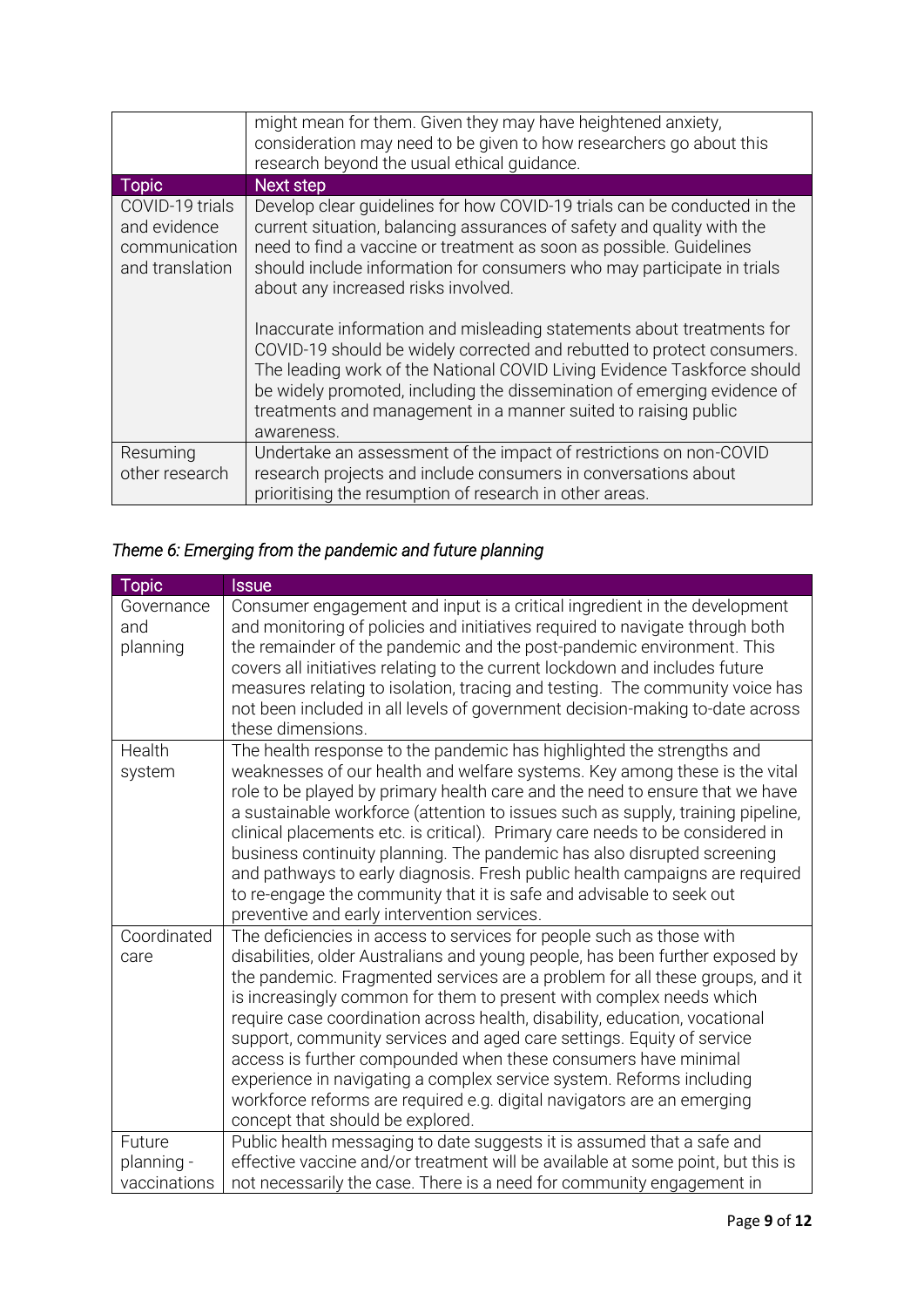|                                  | scenario discussions and planning specifically in relation to the rollout of<br>future vaccinations.                                                                                                                                                                                                                                                                                                                                                                                                                                                                                                                                                                                                                                                                                            |
|----------------------------------|-------------------------------------------------------------------------------------------------------------------------------------------------------------------------------------------------------------------------------------------------------------------------------------------------------------------------------------------------------------------------------------------------------------------------------------------------------------------------------------------------------------------------------------------------------------------------------------------------------------------------------------------------------------------------------------------------------------------------------------------------------------------------------------------------|
| Economic<br>and social<br>impact | Even past the peak of the pandemic we will continue to experience ongoing<br>social economic impacts due to the ongoing need for social distancing.<br>These will have flow on effects for people's health and will not be distributed<br>equally. Balancing the health, social and economic impacts of the pandemic<br>will be an ongoing challenge for some time.                                                                                                                                                                                                                                                                                                                                                                                                                             |
| <b>Topic</b>                     | <b>Next step</b>                                                                                                                                                                                                                                                                                                                                                                                                                                                                                                                                                                                                                                                                                                                                                                                |
| Health<br>system<br>reform       | It will be incumbent on governments to resume and accelerate reform<br>agendas that are presently 'on hold' particularly the 10 Year Primary Health<br>Care Plan and the National Medical Workforce Strategy. Serious responses<br>with appropriate investment to inquiries such as the Royal Commission into<br>Aged Care and the Productivity Commission Inquiry into Mental Health are<br>all essential to a pandemic recovery plan. An integrated care agenda also<br>needs to be pursued. As telehealth becomes embedded, commonplace and<br>continues to evolve, ethical consideration will need to be given in<br>consultation with consumers to Artificial Intelligence (AI) and the clinical<br>governance, quality assurance and evidence base that integrates it into<br>healthcare. |
| Pandemic<br>review               | A review of the National Pandemic Plan should be conducted with structured<br>and systemic consumer and community input. This should address all<br>aspects of the COVID response and what needs to be adjusted or built into<br>future disaster response plans e.g. the need to develop public health<br>messages and sub-messages in consultation with various population<br>cohorts, particularly disadvantaged and vulnerable groups. A program of<br>pandemic simulations for various scenarios should be mapped and<br>implemented.                                                                                                                                                                                                                                                       |
| Economic<br>recovery             | Consumers and community groups must be included in discussions about<br>the economic recovery plan and future budget considerations, particularly<br>where cuts to benefits, programs and/or services are being considered.<br>Young people will feel the negative economic impacts of the pandemic for<br>many years to come. They make up a large proportion of the casual<br>workforce in the hardest hit sectors and will be vulnerable to experiencing<br>psychological, financial and housing stress in the short and longer terms.                                                                                                                                                                                                                                                       |

## Recommendations

The following actions should be progressed as a priority:

- 1. Develop a national framework for ethical decision-making for policy and practice consistency and transparency. The framework should be co-designed and with the community and informed by recent forums and international best practice. The role of consumers in the ongoing monitoring and evaluation of the framework is paramount.
- 2. To this end, it is strongly recommended that governments and their relevant advisory structures convene with the state and federal peak health consumer advocacy organisations to co-develop an ethical decision-making framework.
- 3. Establish a mechanism such as a consumer panel with appropriate composition and diversity to include consumer input into the governance arrangements including the design, implementation, monitoring and evaluation of government policy and programs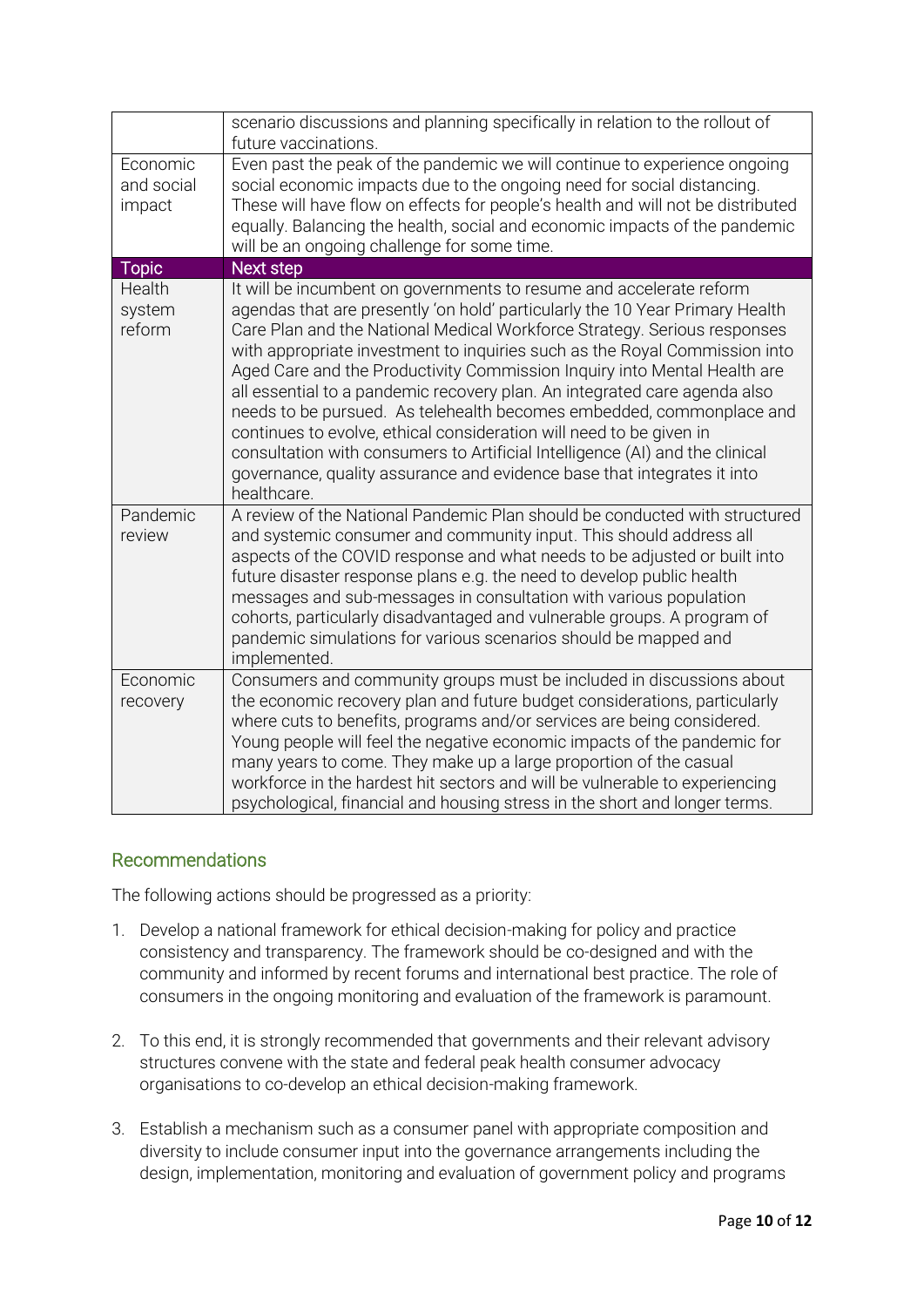required to navigate through the remainder of the pandemic and the longer-term pandemic recovery plan.

- 4. The recovery plan should incorporate specific objectives focused on reducing existing health inequities and discrimination within vulnerable consumer groups supported by fully funded initiatives.
- 5. Make a robust service investment in mental health, social and legal support services in line with the recommendations of the Productivity Commission Inquiry into Mental Health, the Aged Care Royal Commission and other relevant inquiries.
- 6. Increase government support for consumer-driven campaigns through existing community and health advocacy groups. This includes strengthening the consumer voice into the development and coordination of all public health messaging across levels of government and with the community sector, including those messages that encourage consumers to continue to access ongoing care and targeted messages to specific communities that are culturally sensitive and accessible.
- 7. Retain, extend and continue to promote telehealth as a vital adjunct to health service delivery across a range of service settings and by a range of clinicians and health care providers in a format that doesn't diminish the choice for health services available to consumers or in the equity of access of health services more broadly. Improve telehealth availability to those in communities with current barriers to access (such as those for whom travel for treatment is burdensome for practical, physical and psychological reasons) and conduct research on consumer experiences with telehealth to inform future directions.
- 8. Conduct a public review of the National Pandemic Plan ensuring wide consumer and community consultation.
- 9. Resume and accelerate reform agendas that are presently 'on hold' particularly the 10 Year Primary Health Care Plan and the National Medical Workforce Strategy.

## About the Consumers Health Forum of Australia

The Consumers Health Forum of Australia (CHF) is the national peak body representing the interests of Australian healthcare consumers. CHF works to achieve safe, quality, timely healthcare for all Australians, supported by accessible health information and systems.

CHF does this by:

- Advocating for appropriate and equitable healthcare
- Undertaking consumer-based research and developing a strong consumer knowledge base
- Identifying key issues in safety and quality of health services for consumers
- Raising the health literacy of consumers, health professionals and stakeholders
- Providing a strong national voice for health consumers and supporting consumer participation in health policy and program decision-making